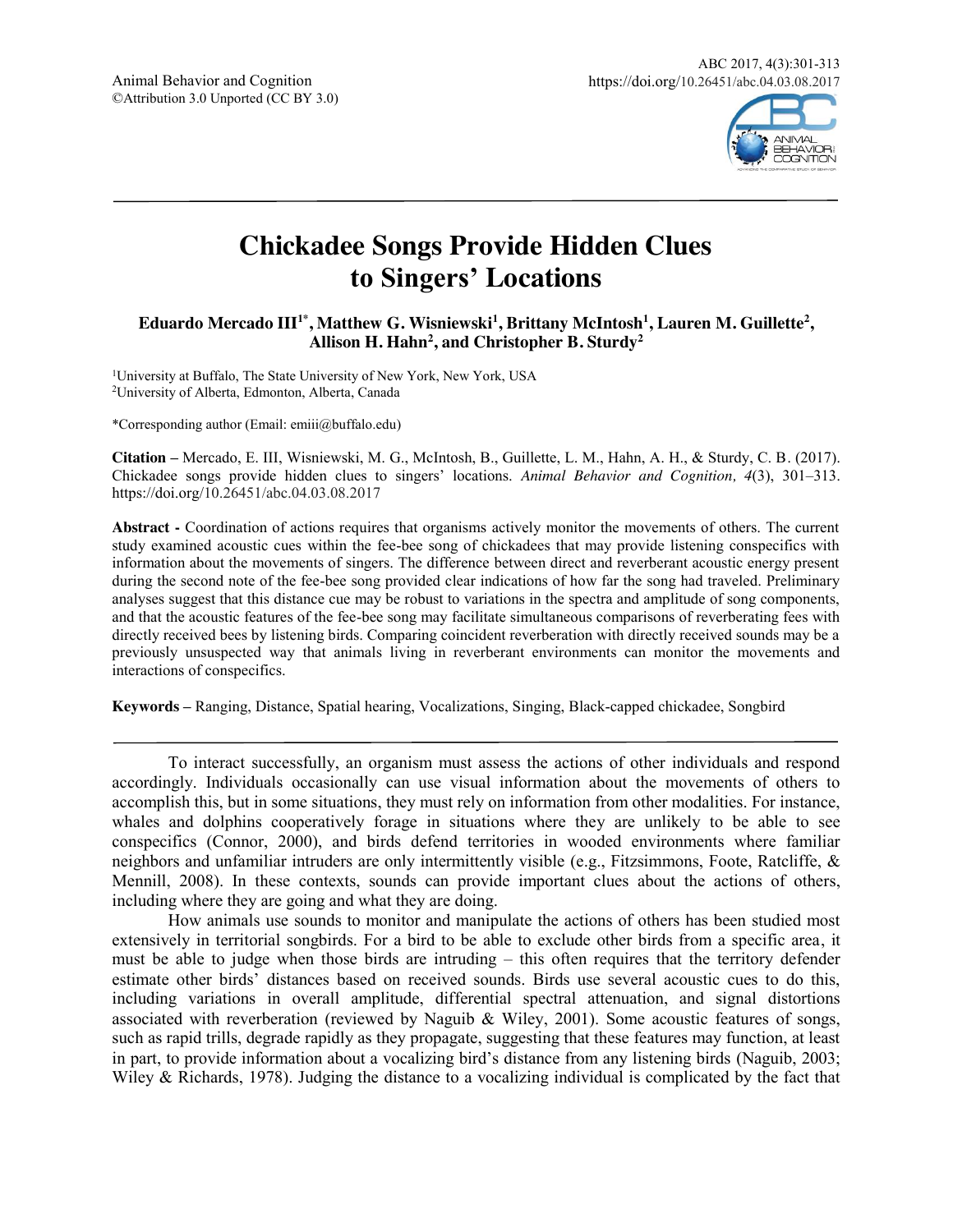not all individuals produce sounds at the same intensity or with identical spectrotemporal features; absolute values of received features thus cannot unambiguously reveal a singing bird's location.

Most past studies of auditory distance estimation by birds (referred to as *ranging*) have emphasized the need for listening birds to compare received sounds with properties of the original sound features produced at the source (e.g., Fotheringham & Ratcliffe, 1995; Nelson & Stoddard, 1998; Wiley, 1998). Because a listener cannot simultaneously perceive a sound at its source and at a distance, such comparisons require that listeners compare heard sounds to internal representations of undistorted songs or calls (Morton, 1986, 2012). Knowledge of source features is not always a prerequisite for assessing auditory distance, however. For instance, echoes generated by environmental reflections can provide information about source distance that does not depend on knowledge of source features (Nelson  $\&$ Stoddard, 1998). Similarly, by sequentially comparing directly received sounds to the reverberation generated by those sounds, listeners can estimate the range of a sound source without knowing the intensity of the source (Larsen, Iyer, Lansing, & Feng, 2008; Zahorik, 2002). Past assessments of the role reverberation plays in auditory distance estimation by birds have typically focused on how reverberation distorts song features (Dabelsteen, Larsen, & Pedersen, 1993; Fotheringham & Ratcliffe, 1995; Holland, Dabelsteen, Pedersen, & Paris, 2001; Nelson & Stoddard, 1998; Wiley & Richards, 1978). However, reverberation can also enhance long-distance transmission if the energy within sounds is focused within a narrow frequency band (Slabbekoorn, Ellers, & Smith, 2002).

Black-capped chickadees (*Poecile atricapillus*) provide a model system for exploring how singing birds may use sound to track the movements of conspecifics. Each spring, chickadees form neighborhoods of breeding pairs, within which they actively defend wooded areas covering 1-13 acres (Mennill & Otter, 2007; Stefanski, 1967). Countersinging interactions appear to be an important component of territory defense by chickadees, and most such interactions involve singers either moving toward or away from each other (Dixon & Stefanski, 1970; Fitzsimmons et al., 2008). Songs appear to be particularly important for long-range interactions, because chickadees in territorial disputes often switch to producing calls when they are in visual contact (Dixon & Stefanski, 1970; Ficken, 1981). The songs produced by black-capped chickadees typically conform to a single type (referred to as a "*fee-bee*" song) consisting of two tonal notes. Based on a combination of playback studies and acoustic experiments, Fotheringham and Ratcliffe (1995) suggested that the complexity of chickadee habitats precluded ranging based on song degradation cues (see, however, Lohr, 2008), raising the question of how singing chickadees might use songs to coordinate their movements.

The goal of the present study was to evaluate whether chickadees might be able to use cues within received songs other than overall amplitude, frequency range, or degradation-related cues to judge a singer's distance. We predicted that reverberant tails from *fee* notes that coincided with *bee* notes could provide useful information about how far a song had travelled. Furthermore, we hypothesized that the acoustic structure of the *fee-bee* song facilitates the kinds of simultaneous, across-frequency comparisons that a listening chickadee would need to make in order to range singers using such cues.

## **Method**

#### **Subjects**

*Fee-bee* songs were recorded from ten captive, adult black-capped chickadees, five male and five female. Each bird was placed within a cage  $(30\times40\times40$  cm) that was housed within a sound-attenuating chamber (Industrial Acoustics Co. Inc.; inner dimensions 58×168×83 cm). Songs were recorded (mono,16 bit, 44.1 kHz) using an AKG C 1000s condenser microphone (AKG Acoustics GMbH) located 40 cm above the top of the cage connected to a Marantz PMD 670 digital recorder (Marantz America  $Inc.$ ).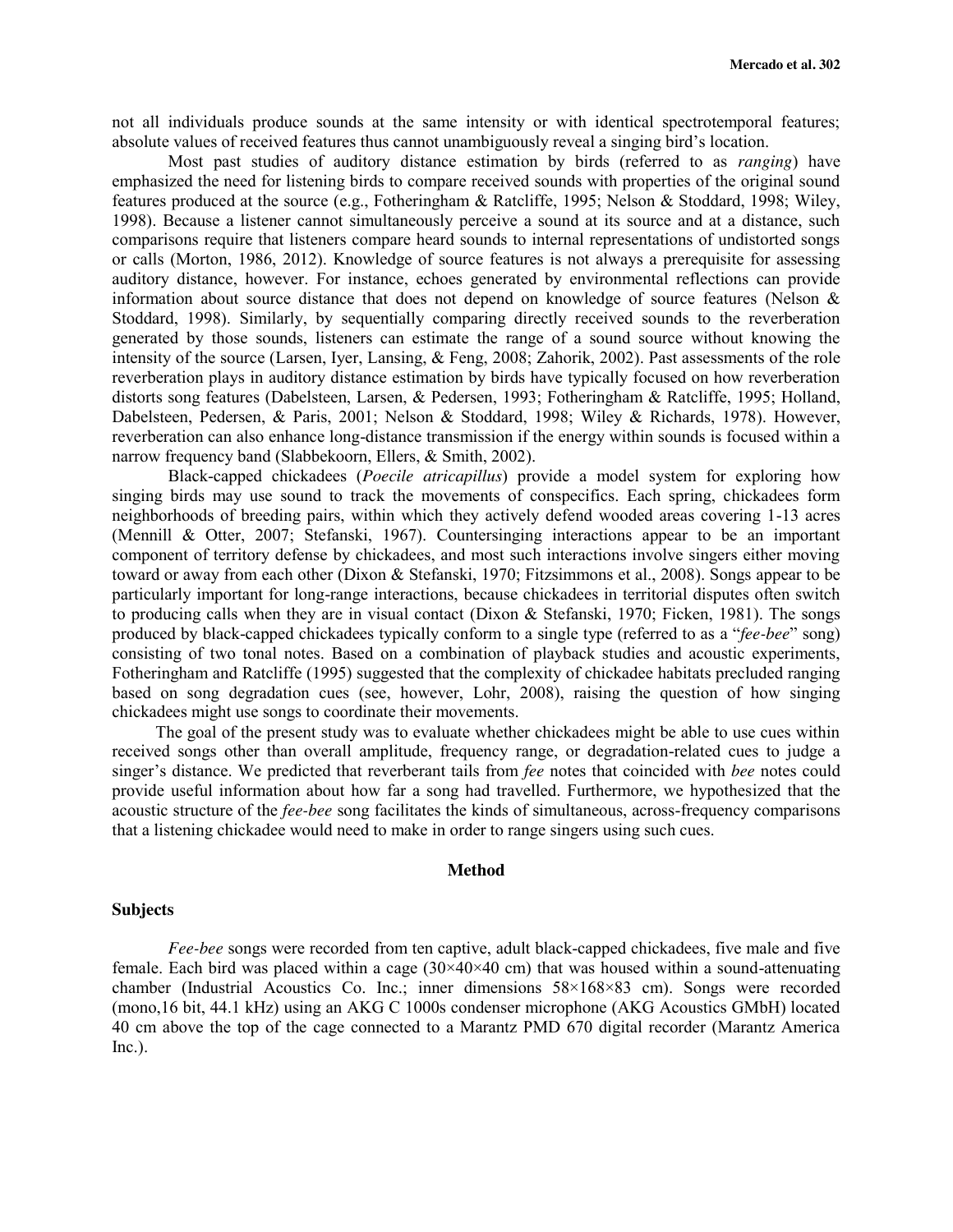#### **Procedure**

A sound transmission experiment was conducted in an open field during the spring season in Buffalo, NY. Measurements were made at night in order to minimize interference from local singing birds. One song from each bird was broadcast and recorded at multiple distances. A Roland JC-120 amplifier (Roland Co.) was used to broadcast the songs through a 12" Roland speaker at a height of 1.5 m. Levels of *fee-bee* song playbacks were measured at 80±3 dB SPL, 1 m away from the speaker with a RadioShack 33-4050 analog sound level meter (RadioShack Co.), so that playback levels were comparable to those naturally produced by chickadees (Christie, Mennill, & Ratcliffe, 2004a, b; Nowicki, 1983). A Zoom (Zoom Co.) H4 digital recorder (48 kHz sampling rate) equipped with two unidirectional condenser microphones (frequency response range  $= 20$  Hz to 20 kHz) was mounted on a microphone stand at a height of 1.5 m. Broadcasts were recorded at distances of 2, 10, 20, 40, 60, and 80 m from the speaker.

## **Data Analyses**

Recordings were analyzed using Raven Pro 1.4 for Mac OS X by manually selecting individual *fee* or *bee* notes and automatically measuring peak frequency and peak power from each note (Figure 1). Additionally, the *bee* note was analyzed a second time with all spectral energy other than energy at the peak frequency of the initial *fee* note bandpass-filtered, to determine the peak power for reverberation from the *fee* note present during reception of the *bee* note. Measures of differences between peak power at the peak frequency in the *bee* note and peak power at the peak reverberated frequency from the *fee* note were calculated and analyzed as a function of recording distance.

The features of recorded songs at the source were also visualized using an auditory spectrogram in which filter spacing and bandwidths matched auditory filter bandwidths measured electrophysiologically from Carolina chickadees (Henry & Lucas, 2010).



*Figure 1.* A *fee-bee* song recorded from a distance of 80 m in an open field. Note that the duration of reverberant tails for each note is comparable to the duration of the entire song. Boxes illustrate how individual notes were manually selected prior to automated measurement of peak frequencies and peak power (FFT = 2048, 98% overlap; Hanning window).

#### **Results**

Analyses of the energetic features of *fee-bee* songs recorded at close ranges (2 m) showed that peak power was focused within a narrow band for each note for each singer (*fee* note range = 3.2 – 3.9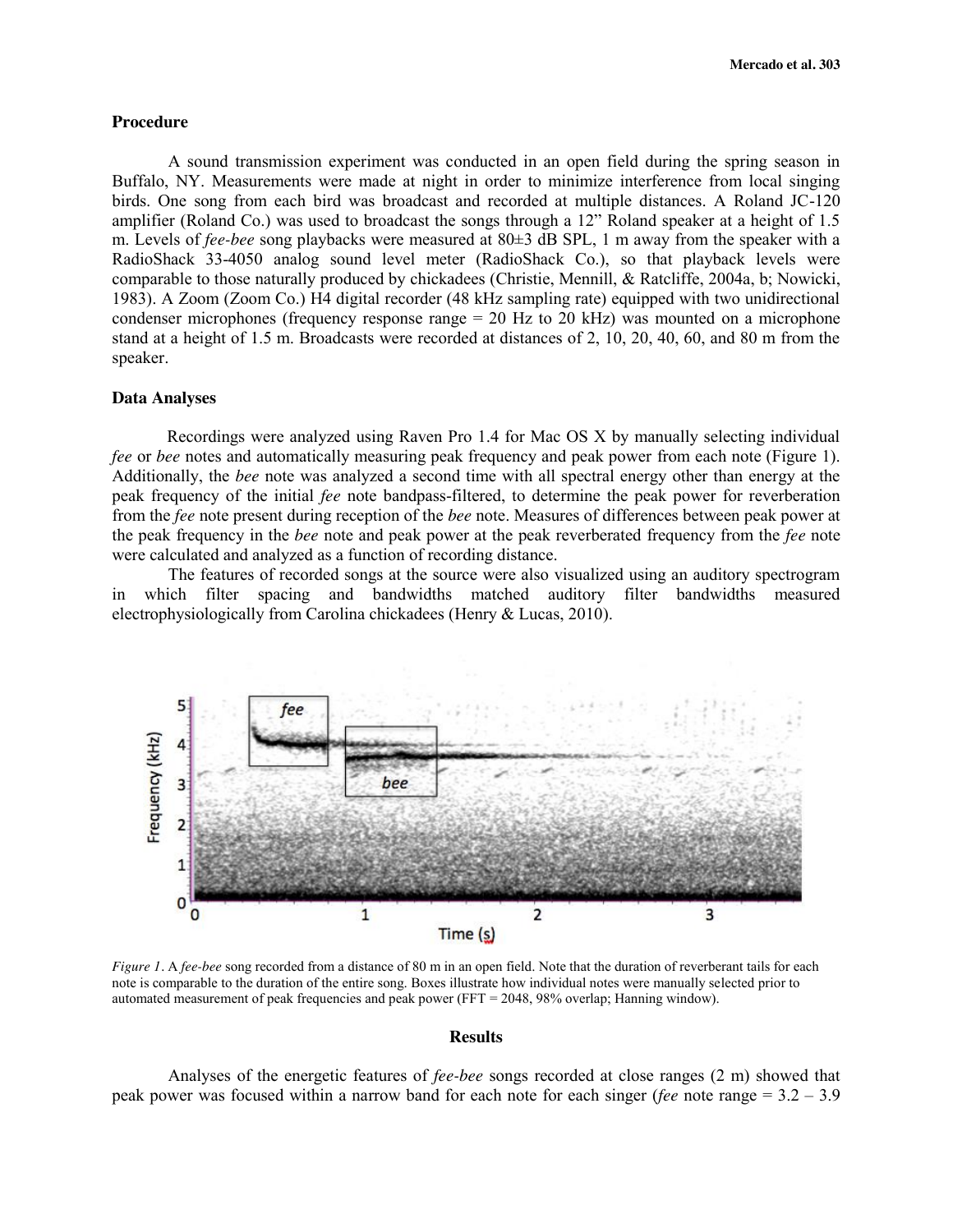kHz; *bee* note range = 2.9 – 3.6 kHz). The specific bands varied across singers, but the ratio of the two bands was comparable across individuals (mean ratio = 1.11, *SD* = 0.04; Weisman & Ratcliffe, 2004, reported a mean ratio of 1.134 from a sample of 154 wild birds). Reverberant tails clearly revealed the narrow bands within which energy was focused for both notes (Figure 1). Tails were evident at all recorded distances between  $10 - 80$  m and extended well beyond the duration of each note. In particular, the reverberant tail from the initial *fee* note persisted beyond the duration of the following *bee* note, such that energy from both narrow bands was evident within spectral analyses of the *bee* note (Figure 2A). Peak power within the *fee* and *bee* notes decreased systematically with distance (Figure 2B). Transmission loss was comparable across songs from different birds, despite individual variation in the frequency bands where song notes were focused.

Peak power from reverberation of the *fee* note also decreased systematically with distance (Figure 2B), but transmission loss was less than for either directly received note. Consequently, the difference between the peak power of the directly received *bee* note and the peak power within the reverberant tail from the *fee* note was negatively correlated with distance from the source ( $r = -0.86$ ,  $p = 0.028$ ). Auditory spectrographic analyses of the *fee-bee* song (Figure 2C) revealed that the notes within the song were spaced the minimal amount necessary to activate two adjacent auditory filters.

#### **Discussion**

Results from the current transmission experiment indicate that reverberation may facilitate auditory distance estimation by enabling listening chickadees to compare long-lasting reverberant energy from the first note in a *fee-bee* song with simultaneously received acoustic energy from the second note. By detecting any changes in this distance cue that occur across consecutive songs, listeners can potentially monitor the movements of singers when they are beyond visual range.

### **Cues to Singer Distance**

Researchers have identified several acoustic cues that birds use, or could use, to determine the distance to a singer (Table 1). Mammals make use of many of these same cues when judging auditory distance (Kolarik, Moore, Zahorik, Cirstea, & Pardhan, 2016). Some cues provide information only about the relative distance to a source, whereas others can provide more specific information about the absolute distance (Naguib & Wiley, 2001). In some cases, acoustic cues to distance may be useful only within a familiar environment (Nelson & Stoddard, 1998). The three acoustic cues that have attracted the most scientific attention to date are variations in song amplitude, frequency content, and reverberation-related degradation (Fotheringham & Ratcliffe, 1995; Phillmore, Sturdy, & Weisman, 1998; Pohl, Klump, & Langemann, 2015; Radziwon, Welch, Cone, & Dent, 2011).

Songs become quieter as they travel farther. Birds clearly can make use of amplitude cues to judge singer distance in some circumstances (Nelson, 2000; Radziwon et al., 2011). Amplitude cues are less reliable than other distance cues because of amplitude variations caused by factors other than source distance, such as differences in source levels, atmospheric conditions, and height of the singer (Morton, 1982; Wiley & Richards, 1978, 1982). Chickadees trained to discriminate songs recorded from different distances varied in their use of amplitude cues, with some individuals using them and others ignoring them (Phillmore et al., 1998).

Past considerations of spectral energy as a possible cue for assessing the distance to a singing bird note that higher frequencies often attenuate more rapidly than lower frequencies in bird habitats (Wiley  $\&$ Richards, 1978). Using spectral attenuation to judge auditory distance requires detailed knowledge of the frequency content of the song at the source. For chickadee song, researchers suggested that the initial frequency in the frequency-modulated (FM) down-sweep that starts each *fee* note (Figure 1) will degrade rapidly with distance such that the bandwidth of FM in a received *fee* note might provide a distance cue to listeners (Shackleton, Ratcliffe, & Weary, 1992). However, in highly reverberant habitats, such as those frequented by black-capped chickadees (Smith, 1991), constructive and destructive interference can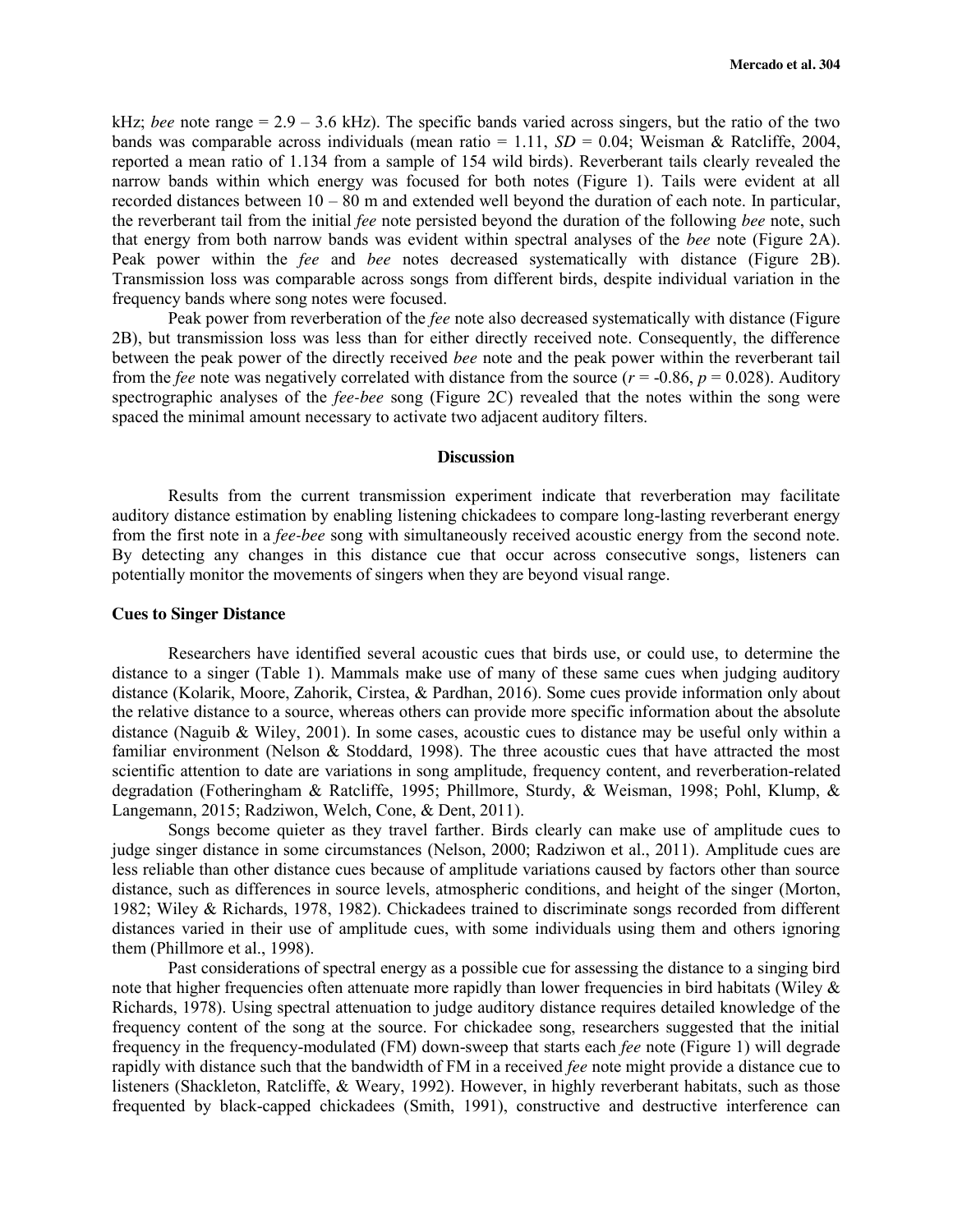introduce fluctuations in frequency attenuation that confound interpretation of variations in the spectra of received songs. Using acoustic transmission studies, Fotheringham and Ratcliffe (1995) found that differential frequency attenuation in *fee-bee* songs did not reliably indicate source distance (however, see Christie et al., 2004a).



*Figure 2.* (**A**) Spectral peaks are evident both from the directly received *bee* note and from the reverberant tail of the preceding *fee* note (*feeR*) after a song has traveled 80 m (FFT = 2048; 98% overlap; 250 ms Hanning window). (**B**) Differences in power at the peak frequency between the *bee* note and the reverberated *fee* note decreased systematically with distance. Data points are means from ten songs; standard error bars for most points are not visible because of low variation across broadcasts. (**C**) An auditory spectrogram of a *fee-bee* song that corresponds to a chickadee's auditory filter bandwidth at 3.5 kHz (~600 Hz; see Figure 1 for a more standard, high-resolution spectrogram) shows that the frequency spacing between the *fee* and *bee* notes corresponds closely to the spacing between two adjacent auditory filters (dashed and dotted lines delineate processing by adjacent filters; FFT = 115, 98% overlap, Hanning window).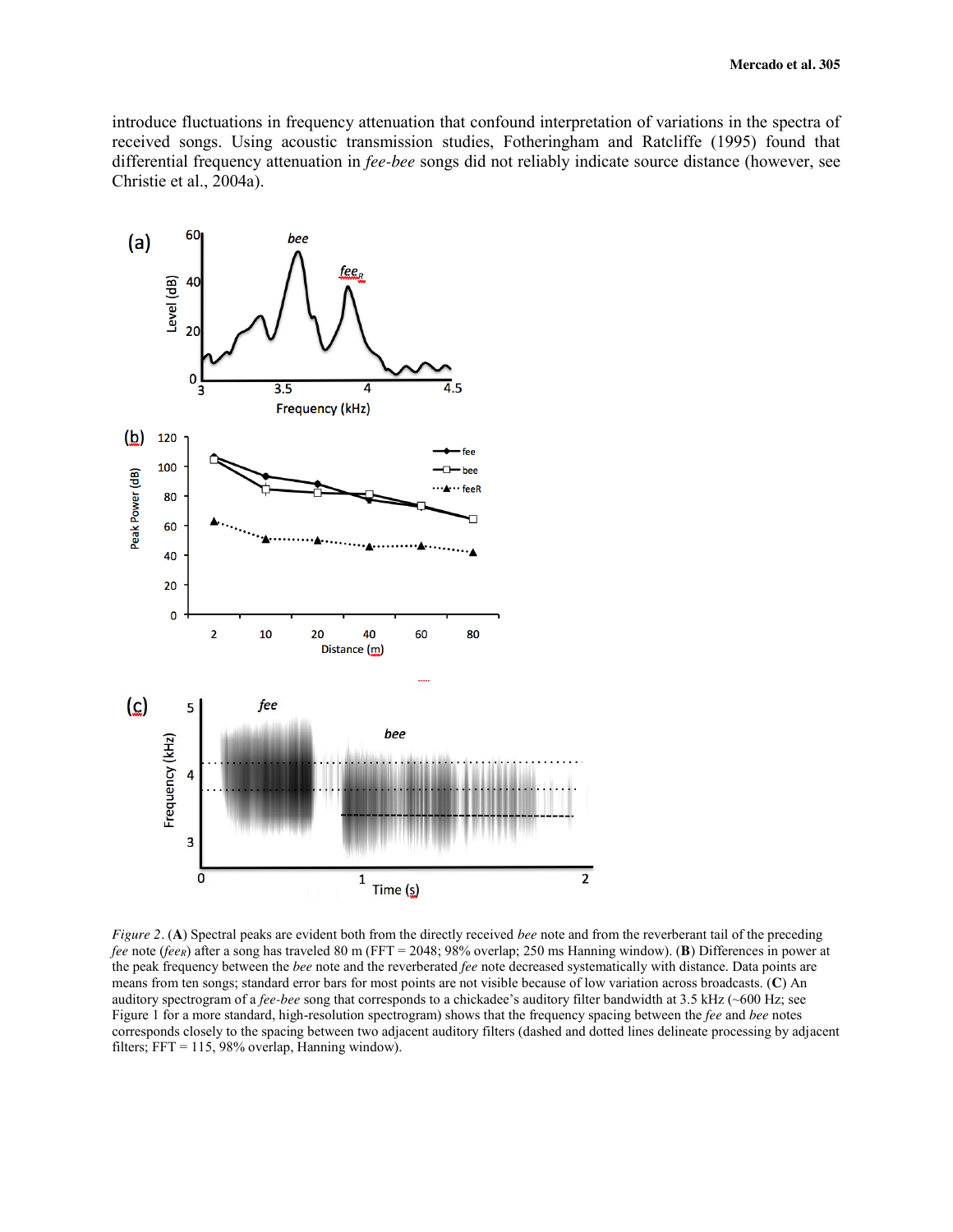Table 1 *Potential Auditory Distance Cues within Chickadee* Fee-Bee *Songs* 

| <b>Distance Cue</b>                | <b>Limitations</b>                                 |
|------------------------------------|----------------------------------------------------|
| Note amplitude                     | Varies with source amplitude and position          |
| Fee frequency spectrum             | Changes are small in chickadee habitats            |
| Inter-note duration                | Varies with source duration and habitat            |
| General degradation                | Changes are small in chickadee fee-bee song        |
| Amplitude fluctuations             | Highly variable across different habitats          |
| Direct-to-reverberant energy ratio | Requires isolating signal from reverberation       |
| Reverberation amplitude            | Varies with source amplitude and position          |
| Reverberation frequency spectrum   | Changes are small in chickadee habitats            |
| Environmental echoes               | Cues are location-specific                         |
| Source elevation                   | Listener must know source height                   |
| Coincident reverberation           | Relative amplitude of two notes must be consistent |

Reverberation of a song during transmission can lead to a variety of different spectral and temporal cues that are indicative of source distance (Holland et al., 2001; Naguib, 2003; Richards & Wiley, 1980). In chickadee songs, these cues may include the duration of individual notes, the duration of the interval between notes, degradation of the general frequency contours, and the presence or absence of breaks within individual notes (Fotheringham & Ratcliffe, 1995; Lohr, 2008). As with the frequency content of songs, the value of each of these cues depends on a listener's knowledge of what song features were originally produced by the singer. The one attempt at varying reverberation-related cues during playbacks of songs in the presence of wild chickadees found that listeners showed comparable responses to both degraded and undegraded songs (Fotheringham & Ratcliffe, 1995).

In the current study, broadcast *fee-bee* songs showed distance-related changes in the difference between the amplitude of the frequency with maximum amplitude from the second received note (the *bee*) and the amplitude of the frequency with maximum amplitude from the reverberant tail generated by the first note (the *fee*). Specifically, the difference between the two spectral peaks decreased as the distance from the source increased. Unlike all previously noted distance cues, estimating source distance from this difference cue (hereafter referred to as a *coincident reverberation cue*) does not require knowledge of the source level, frequency content, or frequency contour produced by the singer. In other words, if a listening chickadee used this cue to estimate a singer's distance, then the estimate should not change if the singer shifts its song notes to different frequencies or increases overall song amplitude, because the relative difference between spectral peaks within the received song would remain constant despite such changes. In the case of coincident reverberation cues, reverberation facilitates auditory distance estimates not because of song distortion, but because it preserves acoustic information generated by the initial *fee* note (see also Slabbekoorn et al., 2002).

### **Perception of Changes in Singer Distance**

Coincident reverberation has yet to be directly manipulated in playback experiments, making it difficult to assess if and when listening chickadees might attend to this cue. To our knowledge, possible use of coincident reverberation cues in auditory distance judgments has never been investigated in any species. Humans have been tested on their ability to detect differences in the intensities of two simultaneously presented tones centered at different frequencies, however (Dai & Green, 1992; Feth & O'Malley, 1977; Versfeld & Houtsma, 1995). Such distinctions can be viewed as a special case of *profile analysis* (Green, 1987), which is closely related to auditory discrimination of spectral shape (Bernstein & Green, 1988; Bregman, Patel, & Gentner, 2016; Langemann, Zokoll, & Klump, 2005). Profile analysis involves detecting an absolute increment in the amplitude of one tonal signal among a background of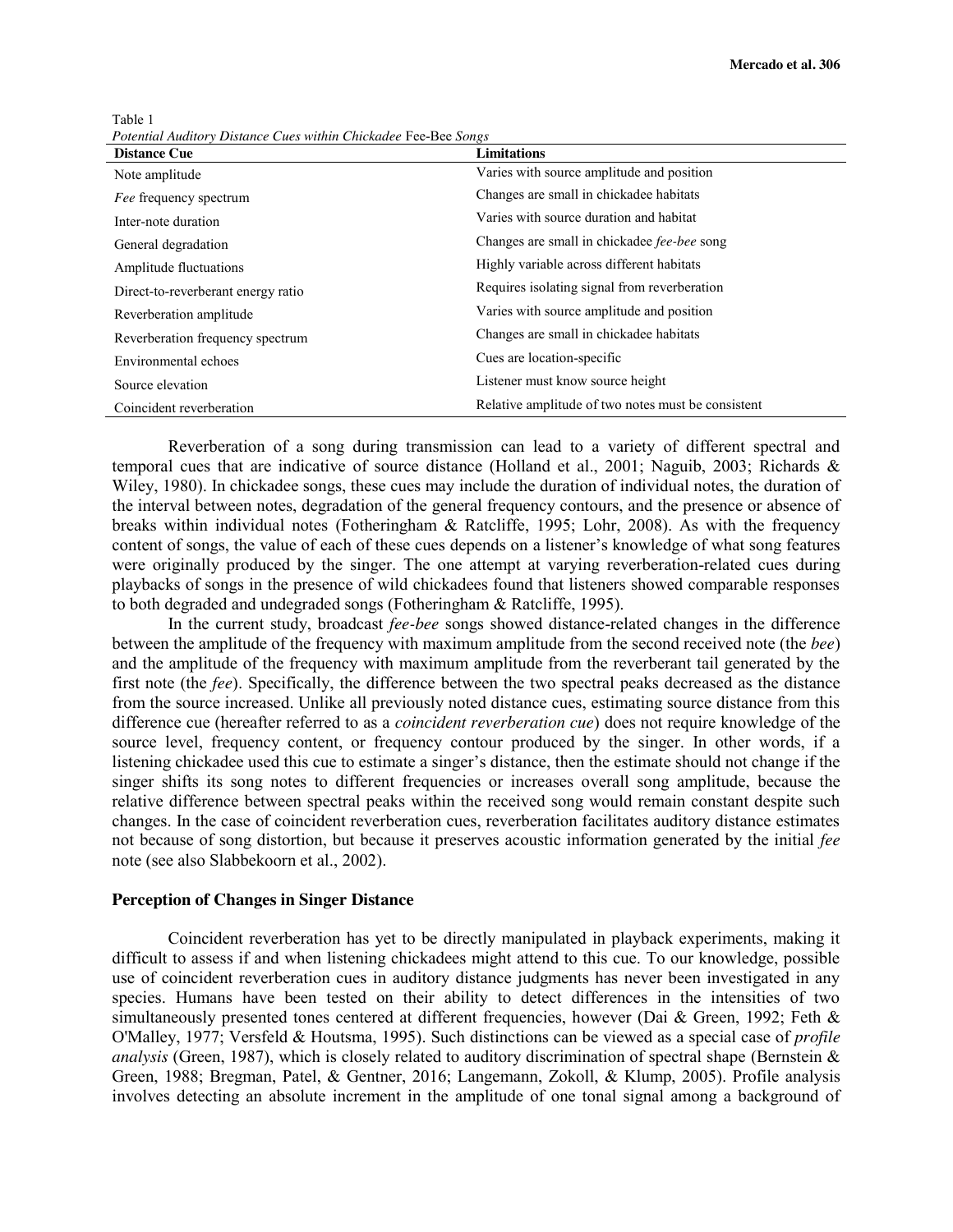other tonal signals. Spectral shape discrimination similarly involves distinguishing patterns in spectral levels; recognition of such differences is thought to contribute to timbre perception (Cynx, Williams, & Nottebohm, 1990; Hoeschele, Cook, Guillette, Hahn, & Sturdy, 2014; Lohr & Dooling, 1998). In the case of coincident reverberation cues within received *fee-bee* songs, both directly received and reverberant spectral peaks decrease in amplitude with distance, but at different rates, so that the relative difference in amplitude between the two peaks gradually decreases with distance.

Recent experimental studies show that birds are more sensitive to similarities and differences in spectral shape than was previously assumed (Bregman et al., 2016; Hoeschele et al., 2014). Chickadees, in particular, appear to find relative differences in the amplitudes of frequencies produced within *fee-bee* songs to be highly salient (Hoeschele et al., 2014). These findings suggest that chickadees are likely to perceive variations in the relative intensities of the spectral peaks that are present during reception of a *bee* note. But, these findings do not address the resolution with which listening birds might discriminate or identify particular spectral shapes, which would determine the precision with which listeners could map received sounds to different source distances. Humans trained to discriminate between two-tone sounds were able to discriminate level differences as small as  $0.2 - 0.5$  dB, even when the average intensity level of the tones was roved across 20 dB (Versfeld & Houtsma, 1995). Humans are most sensitive to differences in the intensity of simultaneously presented sinusoidal tones when one tone is just outside the critical band of the other tone (Dai & Green, 1992; Feth & O'Malley, 1977).

Chickadees undoubtedly can recognize the acoustic features of *fee-bee* songs and detect differences in those songs (Hahn et al., 2016, 2017; Hoeschele et al., 2010; Phillmore, Sturdy, Turyk, & Weisman, 2002; Phillmore et al., 1998). To make use of coincident reverberation cues in estimating the distance to a singer, a listening chickadee would need to be able to detect and discriminate relatively small differences in intensity levels across the two frequency bands associated with *fee* and *bee* notes. Interestingly, the peak frequencies of *fee* and *bee* notes fall within the region of greatest auditory sensitivity in chickadees (Wong & Gall, 2015), and the spacing between these two peaks matches the width of auditory filters in a listening chickadee's peripheral auditory system (Figure 2C; Henry & Lucas, 2010). Because singing chickadees maintain a relatively fixed frequency ratio between the two notes when they shift their songs up or down in frequency (Weisman & Ratcliffe, 1989, 2004; Weisman, Ratcliffe, Johnsrude, & Hurly, 1990), the relationship between peak frequency spacing and auditory filter bandwidth holds true for all *fee-bee* songs. This correspondence between peak frequency spacing and auditory resolution suggests that the acoustic structure of the *fee-bee* song may facilitate discrimination of coincident reverberation cues by listening birds.

The ability of chickadees to reliably estimate singer distance based on coincident reverberation cues does not depend on knowledge of source characteristics, but it does require that the singer produce notes at consistent amplitude levels. If there are unpredictable differences between the sound pressure levels of *fee* and *bee* notes across repetitions, then this will lead to changes in relative differences between the levels of spectral peaks that are unrelated to source distance. For example, if a singing chickadee gradually decreased the intensity of its *fee* note relative to its *bee* note across song repetitions, then this could lead to gradual changes in received coincident reverberation cues that would be comparable to those produced by a singer with a more consistent song that is moving toward the listener. Conversely, if a singer were to attenuate its *bee* note relative to its *fee* note (as singing chickadees often do when they produce a short break midway through their *bee* note), then this would generate coincident reverberation cues similar to those that would occur if the singer were farther from the listener. Intriguingly, recent acoustic analyses show that dominant singing chickadees reliably produce songs with comparable spectral energy in their *fee* and *bee* notes (Hoeschele et al., 2010), providing a stable baseline for cross-note comparisons. Experimental studies of timbre discrimination in zebra finches and budgerigars show that they can detect changes of  $1 - 3$  dB in harmonic levels, which is slightly better than performance by humans (Cynx et al., 1990; Lohr & Dooling, 1998). Human sensitivities for detecting such changes in two non-harmonic tones predict that deviations in the range of  $0.2 - 0.5$  dB are potentially discriminable by birds and other vertebrates. Collectively, these features of *fee-bee* song production and perception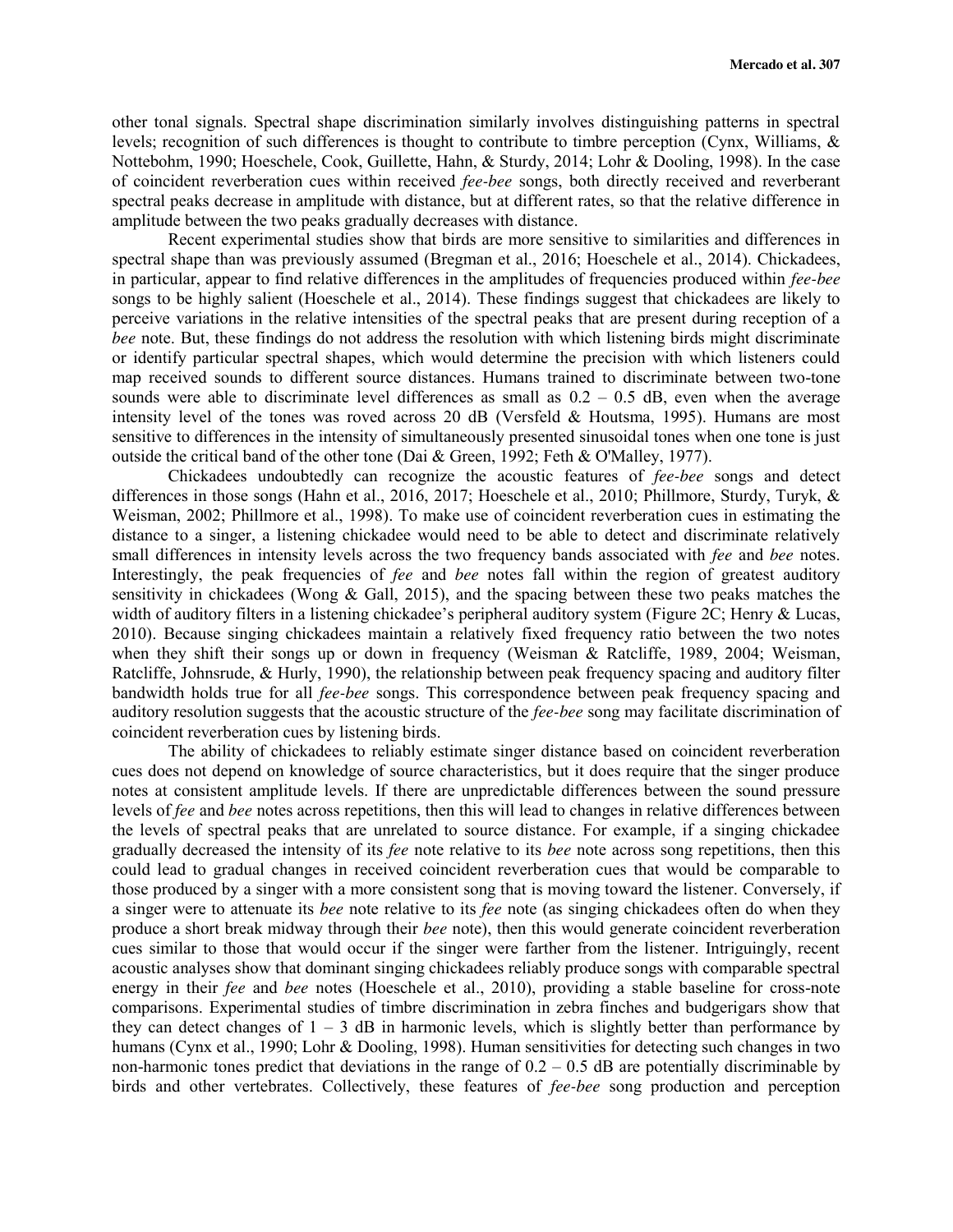strongly suggest that chickadees should be capable of judging differences in coincident reverberation cues with sufficient accuracy to provide useful information about a singer's location.

Use of coincident reverberation cues for estimating source distance is complicated by the fact that both transmission loss and reverberation vary across habitats (Huisman & Attenborough, 1991; Richards & Wiley, 1980; Yang, Kang, Cheal, Van Renterghem, & Botteldooren, 2013), and as a function of source and receiver positions (Nelson & Stoddard, 1998; Padgham, 2004), such that a received spectral shape might be associated with different absolute distances in different habitats. For example, spectral peaks present in the *bee* note might be equal at a distance of 80 m in one environment, but not in a different habitat. Many environmental variables affect how songs attenuate and reverberate during transmission (Richards & Wiley, 1980; Wiley & Richards, 1978, 1982). Because most of the conditions that affect propagation along a direct path will also affect transmission of reverberated echoes along indirect paths, habitat-dependent effects on attenuation will be correlated with habitat-dependent effects on reverberation. Nevertheless, a listening bird must either account for possible habitat-dependent effects on received signals, or learn through experience how changes in spectral shape relate to variations in singer distance within a particular habitat, to accurately map coincident reverberation cues onto different source distances. This constraint applies to all other known auditory distance cues as well, and so does not require listening birds to possess any processing capacities beyond those that they are currently assumed to have. Habitat-dependent propagation effects are less likely to affect a listening bird's ability to track a singer's movements, because if a singer is stationary, approaching, or leaving while singing multiple songs, then the difference between reverberation and a directly received note will remain stable, increase, or decrease accordingly.

# **Relevance for Coordinating Actions**

Chickadees produce and use songs differently from many other songbirds (Dixon & Stefanski, 1970; Ficken, 1981; Mennill & Otter, 2007; Odum, 1941; Stefanski, 1967). Black-capped chickadees' entire song repertoire typically consists of a single two-note song (for exceptions, see Gammon & Baker, 2004; Gammon, Baker, & Tipton, 2005; Kroodsma et al., 1999). They use this song year-round, in a wide variety of behavioral contexts (Avey, Quince, & Sturdy, 2008; Dixon & Stefanski, 1970; Fitzsimmons et al., 2008; Lippold, Fitzsimmons, Foote, Ratcliffe, & Mennill, 2008). In natural settings, songs are thought to be produced mainly by males (Ficken, 1981), but recent evidence suggests that females also sing (Hahn et al., 2015; Hahn, Krysler, & Sturdy, 2013). In the context of territorial defense, pairs of familiar neighbors commonly have been observed singing when they are both approaching a territory boundary, when they are both leaving a territory boundary, and when they are both remaining at fixed distances from each other at locations not near a territory boundary (Fitzsimmons et al., 2008; Lippold et al., 2008; Stefanski, 1967). Solo singing is also quite common (Mennill & Otter, 2007); in some cases, this appears to serve to attract missing mates or young progeny (Dixon & Stefanski, 1970; Odum, 1941). Generally, *fee-bee* songs appear to be used when birds are separated by at least 10 m (Dixon & Stefanski, 1970). It is clear from these observations that *fee-bee* songs play an important role in mediating social interactions, particularly when interacting birds are not visible to one another. Although the song traditionally has been described as a "summons" (Odum, 1941), recent observations made with an acoustic array suggest that interacting chickadees also often sing when they are moving apart (Fitzsimmons et al., 2008). Regardless of what other functions the *fee-bee* song may serve, the evidence to date strongly indicates that the song provides a way for listening chickadees to monitor changes in the location and actions of the singer. It is thus surprising that some researchers have concluded, based on acoustic and playback experiments, that *fee-bee* songs are ill suited for this purpose (Fotheringham & Ratcliffe, 1995).

Our findings suggest, instead, that many of the acoustic properties of the *fee-bee* song are conducive to providing information about the distance of the singer, if listeners compare the level of a received *bee* note to the level of coincident reverberation from the preceding *fee* note. Current methods are inadequate for objectively measuring what any individual chickadee knows about the movements of other birds. Laboratory experiments can reveal, however, whether chickadees are able to make the kinds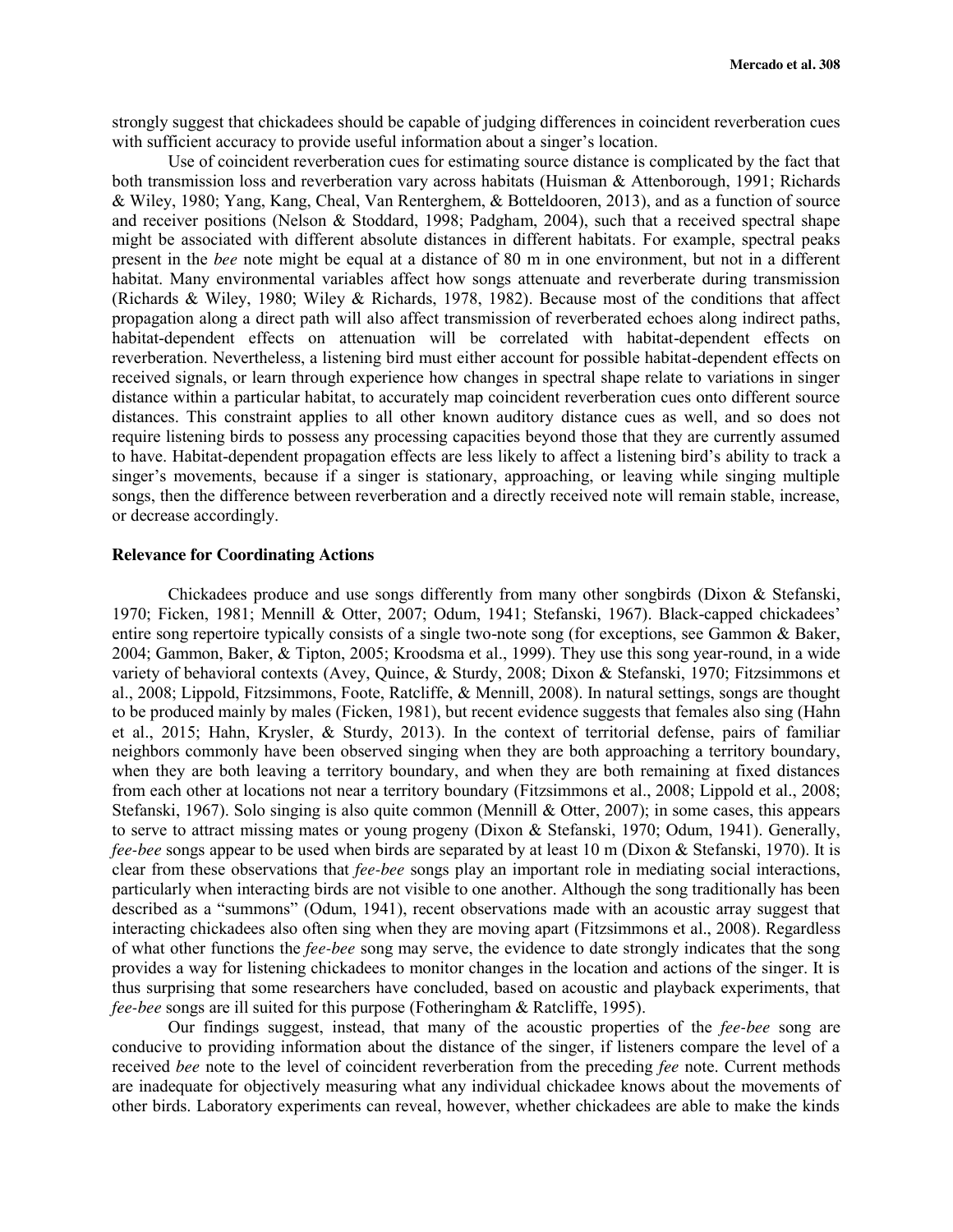of fine auditory distinctions in two-tone sounds that they would need to make in order to judge a singer's distance using coincident reverberation cues from *fee-bee* songs.

One subtle feature of the *fee-bee* song that has received relatively little attention to date is a brief amplitude dip in the approximate middle of the *bee* note, which can vary in duration within and across individuals (Fotheringham & Ratcliffe, 1995; Hoeschele et al., 2010; Lohr, 2008). This feature has led some researchers to describe the song as the "fee-bee-ee" or "hey-sweetie" song (Kroodsma et al., 1999). Lohr (2008) suggested that this feature might serve as a ranging cue, since reverberation from the *bee* note produced prior to the dip would tend to fill in the gap as a singer's distance from a listener increased (i.e., larger dips correspond to shorter ranges). Chickadees appear to have some control over the presence and duration of this amplitude modulation, because it is not present in all *bee* notes (Kroodsma et al., 1999). If singers vary their *bee* breaks across song repetitions, then the duration or absence of this gap will be unreliable as a ranging cue unless listeners know what each song was like at the source. On the other hand, if listeners are using coincident reverberation cues to range singers, then singers can potentially use these gaps to transmit information beyond just their own position. In particular, temporarily decreasing the amplitude of the *bee* note will decrease the difference between reverberant and directly received acoustic energy, thereby providing two different cues correlated with source distance – one corresponding to the actual singer's distance and the second corresponding to a "virtual" distance. Studies monitoring when and how singing chickadees vary the gap within their *bee* notes are needed to clarify the role of this feature.

# **Limitations and Future Directions**

One limitation of the acoustical measurements collected in this preliminary study is that they do not fully characterize the range of propagation paths experienced by chickadees. Undoubtedly, the range of propagation effects experienced by a wild chickadee will be greater than might be measured from a fixed-height microphone within an open field. Open-field measurements provide a conservative estimate of available reverberant cues, because wooded environments generate more reverberation than open environments; reverberant tails comparable to the ones analyzed here have been observed in various chickadee habitats (e.g., Fotheringham & Ratcliffe, 1995). Nevertheless, additional measurements from a wider range of source-receiver configurations are clearly needed to fully assess the viability of coincident reverberation as a distance cue.

A second limitation of our acoustic experiment is that recordings were made on a single day at night. It is known that vertical temperature profiles vary with time of day in ways that affect how sounds propagate, and that variations in atmospheric conditions can also affect propagation (Huisman & Attenborough, 1991). It is unclear how such variations would affect the attenuation or reverberation of *fee-bee* songs in habitats frequented by chickadees, or the extent to which this might interfere with perception and assessment of any auditory distance cues within these songs. It is impractical to test all the different environmental conditions within which chickadees are likely to hear songs, so computer simulations of song propagation and reverberation likely will be needed to fully explore the effects of different conditions on the viability of different distance cues.

The fact that coincident reverberation cues can be found within chickadee *fee-bee* songs suggests that similar coincident reverberation cues may also be present within other animals' long-range vocalizations. For instance, Carolina chickadees (Kroodsma, Albano, Houlihan, & Wells, 1995; Lohr, Nowicki, & Weisman, 1991), and mountain chickadees (Lohr, 2008) produce songs with acoustic characteristics similar to those of the *fee-bee* song produced by black-capped chickadees. Animals that live in highly reverberant, low visibility environments and that often coordinate their movements (e.g., whales and dolphins) would be the most likely to benefit from the use of such cues. Consistent with this possibility, recent analyses of songs produced by humpback whales revealed that individual sounds within their songs also generate reverberant tails that overlap with subsequent sounds, and that ratios of frequencies across consecutive sounds are similar to those found in chickadee songs (Mercado, 2016). Closer examination of correlations between the spectra of sequential sounds produced by other species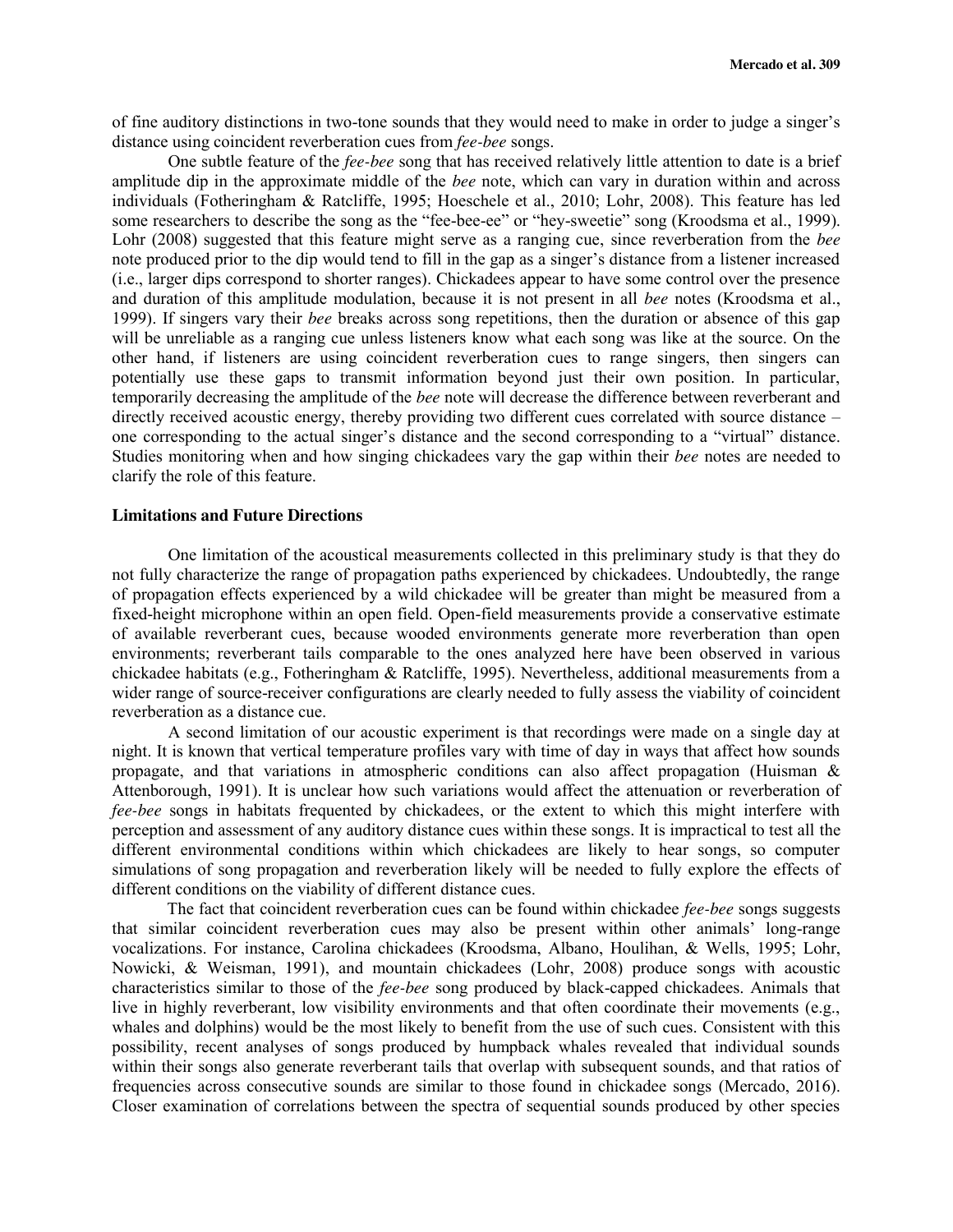that acoustically communicate over long distances may further clarify the extent to which such auditory distance cues enable organisms to better coordinate their actions when visual inputs are degraded.

#### **Acknowledgments**

This work was supported in part by a student research grant to M. Wisniewski from NSF grant #SMA-1041755 to the Temporal Dynamics of Learning Center, an NSF Science of Learning Center, and by a Natural Sciences and Engineering Research Council of Canada (NSERC) Discovery Grant and Discovery Accelerator Supplement, an Alberta Ingenuity Fund (AIF) New Faculty Grant, a Canada Foundation for Innovation (CFI) New Opportunities Fund (NOF) and Infrastructure Operating Fund (IOF) grants along with start-up funding and CFI partner funding from the University of Alberta (UofA) to CBS. LMG was supported by an Izaak Walton Killam Memorial Scholarship (IWKMS) at UofA and is currently a BBSRC Anniversary Future Leader Fellow. AHH is supported by a Michael Guyer Postdoctoral Fellowship from the Department of Zoology at the University of Wisconsin-Madison. All animal studies were conducted in accordance with the Canadian Council on Animal Care Guidelines and Policies with approval from the Animal Care and Use Committee for Biosciences for the University of Alberta and the Life and Environmental Sciences Animal Care Committee for the University of Calgary Life. Chickadees were captured and the research was carried out under an Environment Canada Canadian Wildlife Service Scientific permit, Alberta Fish and Wildlife Capture and Research permits, and City of Edmonton Parks Permit.

#### **References**

- Avey, M. T., Quince, A. F., & Sturdy, C. B. (2008). Seasonal and diurnal patterns of black-capped chickadee (*Poecile atricapillus*) vocal production. *Behavioural Processes, 77*, 149–155. doi:10.1016/j.beproc.2007.12.004
- Bernstein, L. R., & Green, D. M. (1988). Detection of changes in spectral shape: Uniform vs. non-uniform background spectra. *Hearing Research, 34*, 157–166.
- Bregman, M. R., Patel, A. D., & Gentner, T. Q. (2016). Songbirds use spectral shape, not pitch, for sound pattern recognition. *Proceedings of the National Academy of Sciences USA, 113*, 1666–1671.
- Christie, P. J., Mennill, D. J., & Ratcliffe, L. M. (2004a). Chickadee song structure is individually distinctive over long broadcast distances. *Behaviour, 141*, 101–124.
- Christie, P. J., Mennill, D. J., & Ratcliffe, L. M. (2004b). Pitch shifts and song structure indicate male quality in the dawn chorus of black-capped chickadees. *Behavioral Ecology and Sociobiology, 55*, 341–348.
- Connor, R. C. (2000). Group living in whales and dolphins. In J. Mann, R. C. Connor, P. L. Tyack & H. Whitehead (Eds.), *Cetacean societies: Field studies of dolphins and whales* (pp. 199–218). Chicago: University of Chicago Press.
- Cynx, J., Williams, H., & Nottebohm, F. (1990). Timbre discrimination in zebra finch (*Taeniopygia guttata*) song syllables. *Journal of Comparative Psychology, 104*, 303–308.
- Dabelsteen, T., Larsen, O. N., & Pedersen, S. B. (1993). Habitat-induced degradation of sound signals: Quantifying the effect of communication sounds and bird location on blur ratio, excess attenuation, and signal-to-noise ratio in blackbird song. *Journal of the Acoustical Society of America, 93*, 2206–2220.
- Dai, H., & Green, D. M. (1992). Auditory intensity perception: Successive versus simultaneous, across-channel discriminations. *Journal of the Acoustical Society of America, 91*, 2845–2854.
- Dixon, K. L., & Stefanski, R. A. (1970). An appraisal of the song of the black-capped chickadee. *Wilson Bulletin, 82*, 53–62.
- Feth, L. L., & O'Malley, H. (1977). Two-tone auditory spectral resolution. *Journal of the Acoustical Society of America, 62*, 940–947.
- Ficken, M. S. (1981). What is the song of the black-capped chickadee? *Condor, 83*, 384–386.
- Fitzsimmons, L. P., Foote, J. R., Ratcliffe, L. M., & Mennill, D. J. (2008). Frequency matching, overlapping and movement behaviour in diurnal countersinging interactions of the black-capped chickadees. *Animal Behaviour, 75*, 1913–1920.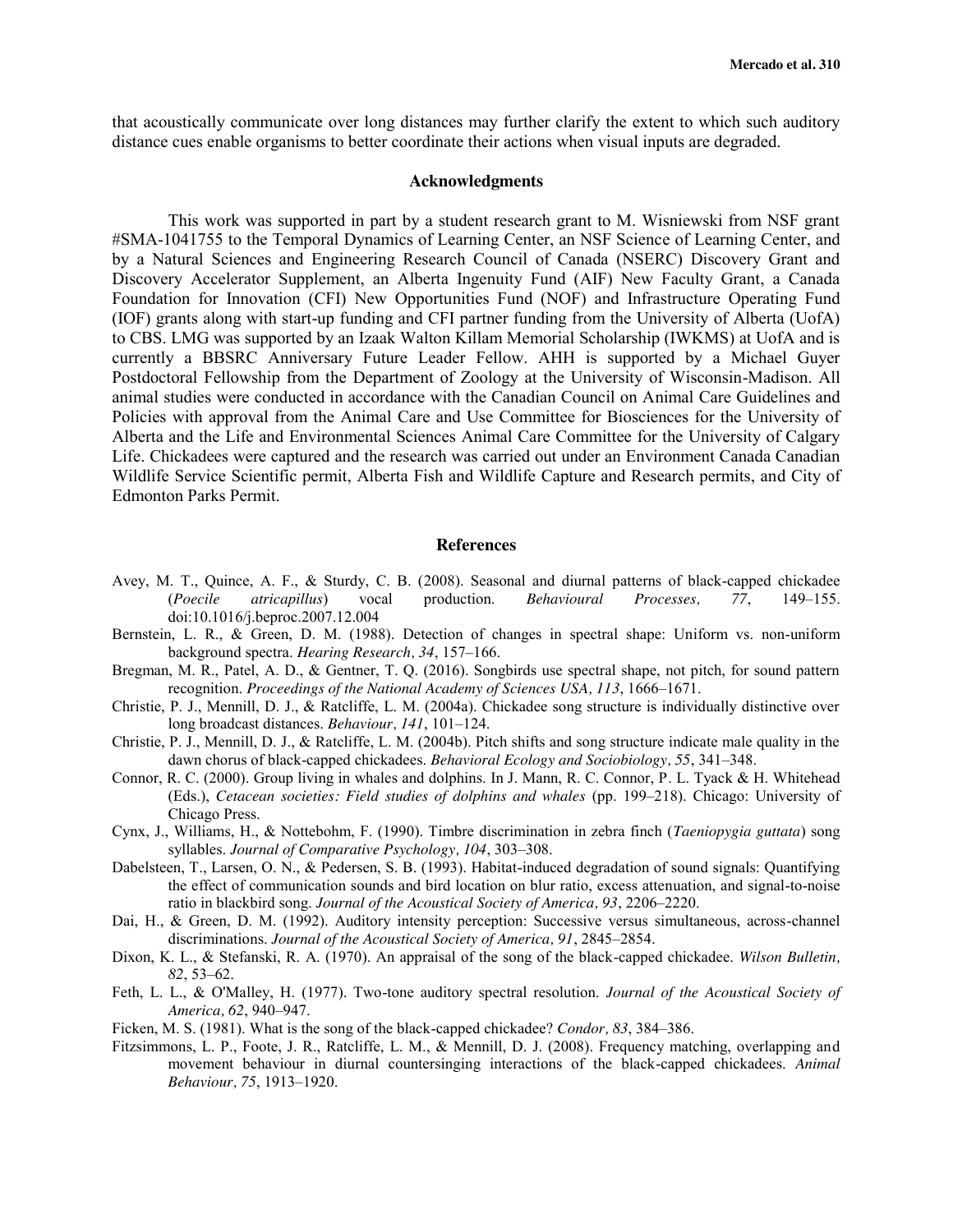- Fotheringham, J. R., & Ratcliffe, L. M. (1995). Song degradation and estimation of acoustic distance in blackcapped chickadees (*Parus atricapillus*). *Canadian Journal of Zoology, 73*, 858–868.
- Gammon, D. E., & Baker, M. C. (2004). Song repertoire evolution and acoustic divergence in a population of blackcapped chickadees. *Animal Behaviour, 68*, 903–913.
- Gammon, D. E., Baker, M. C., & Tipton, J. R. (2005). Cultural divergence within novel song in the black-capped chickadee (*Poecile atricapillus*). *Auk, 122*, 853– 871.
- Green, D. M. (1987). *Profile analysis: Auditory intensity discrimination*. New York: Oxford University Press.
- Hahn, A. H., Guillette, L. M., Hoeschele, M., Otter, K. A., Ratcliffe, L. M., & Sturdy, C. B. (2017). Discrimination of male black-capped chickadee songs: Relationship between acoustic preference and performance accuracy. *Animal Behaviour, 126*, 107–121.
- Hahn, A. H., Hoang, J., McMillan, N., Campbell, K., Congdon, J., & Sturdy, C. B. (2015). Biological salience influences performance and acoustic mechanisms for the discrimination of male and female songs. *Animal Behaviour, 104*, 213–228.
- Hahn, A. H., Hoeschele, M., Guillette, L. M., Hoang, J., McMillan, N., Congdon, J. V., ...Grava, T. (2016). Blackcapped chickadees categorize songs based on features that vary geographically. *Animal Behaviour, 112*, 93–104.
- Hahn, A. H., Krysler, A., & Sturdy, C. B. (2013). Female song in black-capped chickadees (*Poecile atricapillus*): Acoustic song features that contain individual identity information and sex differences. *Behavioural Processes, 98*, 98–105.
- Henry, K. S., & Lucas, J. R. (2010). Auditory sensitivity and the frequency selectivity of auditory filters in the Carolina chickadee, *Poecile carolinensis*. *Animal Behaviour, 80*, 497–507.
- Hoeschele, M., Cook, R. G., Guillette, L. M., Hahn, A. H., & Sturdy, C. B. (2014). Timbre influences chord discrimination in black-capped chickadees (*Poecile atricapillus*) but not humans (*Homo sapiens*). *Journal of Comparative Psychology, 128*, 387–401.
- Hoeschele, M., Moscicki, M. K., Otter, K. A., van Oort, H., Fort, K. T., Farrell, T. M., ...Sturdy, C. B. (2010). Dominance signalled in an acoustic ornament. *Animal Behaviour, 79*, 657–644.
- Holland, J., Dabelsteen, T., Pedersen, S. B., & Paris, A. L. (2001). Potential ranging cues contained within the energetic pauses of transmitted wren song. *Bioacoustics, 12*, 3–20.
- Huisman, W. H. T., & Attenborough, K. (1991). Reverberation and attenuation in a pine forest. *Journal of the Acoustical Society of America, 90*, 2664–2677.
- Kolarik, A. J., Moore, B. C., Zahorik, P., Cirstea, S., & Pardhan, S. (2016). Auditory distance perception in humans: A review of cues, development, neuronal bases, and effects of sensory loss. *Attention, Perception, & Psychophysics, 78*, 373–395. doi: 10.3758/s13414-015-1015-1
- Kroodsma, D. E., Albano, D. J., Houlihan, P. W., & Wells, J. A. (1995). Development by black-capped chickadee (*Parus atricapillus*) and Carolina chickadees (*P. carolinensis*). *Auk, 112*, 29–43.
- Kroodsma, D. E., Byers, B. E., Halkin, S. L., Hill, C., Minis, D., Bolsinger, J. R., ...Wilda, K. (1999). Geographic variation in black-capped chickadee songs and singing behavior. *Auk, 116*, 387–402.
- Langemann, U., Zokoll, M. A., & Klump, G. M. (2005). Analysis of spectral shape in the barn owl auditory system. *Journal of Comparative Physiology A: Neuroethology, Sensation, Neural, and Behavioral Physiology, 191*, 889–901.
- Larsen, E., Iyer, N., Lansing, C. R., & Feng, A. S. (2008). On the minimum audible difference in direct-toreverberant energy ratio. *Journal of the Acoustical Society of America, 124*, 450–461.
- Lippold, S., Fitzsimmons, L. P., Foote, J. R., Ratcliffe, L. M., & Mennill, D. J. (2008). Post-contest behaviour in black-capped chickadees (*Poecile atricapillus*): Loser displays, not victory displays, follow asymmetrical countersinging exchanges. *Acta Ethologica, 11*, 67–72.
- Lohr, B. (2008). Pitch-related cues in the songs of sympatric mountain and black-capped chickadees. *Behavioural Processes, 77*, 156–165.
- Lohr, B., & Dooling, R. J. (1998). Detection of changes in timbre and harmonicity in complex sounds by zebra finches (*Taeniopygia guttata*) and budgerigars (*Melopsittacus undulatus*). *Journal of Comparative Psychology, 112*, 36–47.
- Lohr, B., Nowicki, S., & Weisman, R. (1991). Pitch production in Carolina chickadee songs. *Condor, 93*, 197–199.
- Mennill, D. J., & Otter, K. A. (2007). Status signalling and communication networks in chickadees: Complex communication with a simple song. In K. A. Otter (Ed.), *The ecology and behavior of chickadees and titmice: An integrated approach* (pp. 215 – 233): Oxford: Oxford University Press.
- Mercado, E., III. (2016). Acoustic signaling by singing humpback whales (*Megaptera novaeangliae*): What role does reverberation play? *PLoS One, 11*, e0167277. doi: 10.1371/journal.pone.0167277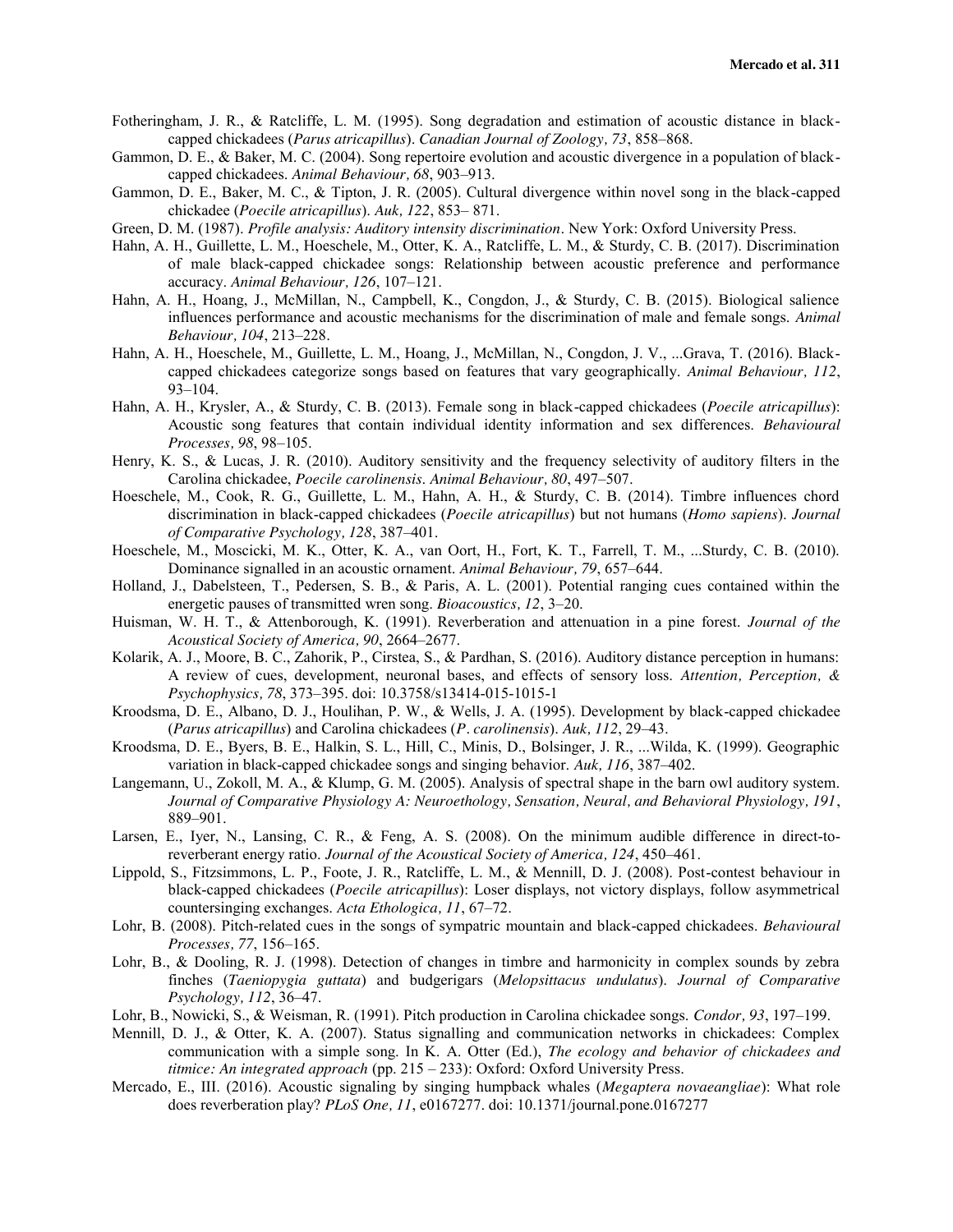- Morton, E. S. (1982). Grading, discreteness, redundancy, and motivation-structural rules. In D. E. Kroodsma & E. H. Miller (Eds.), *Acoustic communication in birds* (pp. 183 - 212). New York: Academic Press.
- Morton, E. S. (1986). Predictions from the ranging hypothesis for the evolution of long distance signals in birds. *Behaviour, 99*, 65-86.
- Morton, E. S. (2012). Putting distance back into bird song with mirror neurons. *Auk, 129*, 560–564.
- Naguib, M. (2003). Reverberation of rapid and slow trills: Implications for signal adaptations to long-range communication. *Journal of the Acoustical Society of America, 113*, 1749–1756.
- Naguib, M., & Wiley, R. H. (2001). Estimating the distance to a source of sound: Mechanisms and adaptations for long-range communication. *Animal Behaviour, 62*, 825–837.
- Nelson, B. S. (2000). Avian dependence on sound pressure level as an auditory distance cue. *Animal Behaviour, 59*, 57–67.
- Nelson, B. S., & Stoddard, P. K. (1998). Accuracy of auditory distance and azimuth perception by a passerine bird in a natural habitat. *Animal Behaviour, 56*, 467–477.
- Nowicki, S. (1983). Flock-specific recognition of chickadee calls. *Behavioral Ecology and Sociobiology, 12*, 317– 320.
- Odum, E. P. (1941). Annual cycle of the black-capped chickadee. *Auk, 58*, 314–333.
- Padgham, M. (2004). Reverberation and frequency attenuation in forests--implications for acoustic communication in animals. *Journal of the Acoustical Society of America, 115*, 402–410.
- Phillmore, L. S., Sturdy, C. B., Turyk, M. R., & Weisman, R. (2002). Discrimination of individual vocalizations by black-capped chickadees (*Poecile atricapilla*). *Animal Learning & Behavior, 30*, 43–52.
- Phillmore, L. S., Sturdy, C. B., & Weisman, R. G. (1998). Discrimination of auditory distance cues by black-capped chickadees (*Poecile atricapillus*) and zebra finches (*Taeniopygia guttata*). *Journal of Comparative Psychology, 112*, 282–291.
- Pohl, N. U., Klump, G. M., & Langemann, U. (2015). Effects of signal features and background noise on distance cue discrimination by a songbird. *Journal of Experimental Biology, 218*, 1006–1015. doi: 10.1242/jeb.113639
- Radziwon, K. E., Welch, T. E., Cone, J. P., & Dent, M. L. (2011). Identification of auditory distance cues by zebra finches (*Taeniopygia guttata*) and budgerigars (*Melopsittacus undulatus*). *Journal of the Acoustical Society of America, 129*, 3384–3392.
- Richards, D. G., & Wiley, R. H. (1980). Reverberations and amplitude fluctuations in the propagation of sound in a forest: Implications for animal communication. *American Naturalist, 115*, 381–399.
- Shackleton, S. A., Ratcliffe, L. M., & Weary, D. M. (1992). Relative frequency parameters and song recognition in black-capped chickadees. *Condor, 94*, 782–785.
- Slabbekoorn, H., Ellers, J., & Smith, T. B. (2002). Birdsong and sound transmission: The benefits of reverberations. *Condor, 104*, 564–573.
- Smith, S. M. (1991). *The black-capped chickadee: Behavioral ecology and natural history*. Cornell, NY: Cornell University Press.
- Stefanski, R. A. (1967). Utilization of the breeding territory in the black-capped chickadee. *Condor, 69*, 259–267.
- Versfeld, N. J., & Houtsma, A. J. (1995). Discrimination of changes in the spectral shape of two-tone complexes. *Journal of the Acoustical Society of America, 98*, 807–816.
- Weisman, R., & Ratcliffe, L. (1989). Absolute and relative pitch processing in black-capped chickadees (*Parus atricapillus*). *Animal Behaviour, 38*, 685–692.
- Weisman, R., & Ratcliffe, L. (2004). Relative pitch and the song of the black-capped chickadees. *American Scientist, 92*, 532–539.
- Weisman, R., Ratcliffe, L., Johnsrude, I., & Hurly, T. A. (1990). Absolute and relative pitch production in the song of the black-capped chickadee. *Condor, 92*, 118–124.
- Wiley, R. H. (1998). Ranging reconsidered. *Behavioral Ecology and Sociobiology, 42*, 143-146.
- Wiley, R. H., & Richards, D. G. (1978). Physical constraints on acoustic communication in the atmosphere: Implications for the evolution of animal vocalizations. *Behavioral Ecology and Sociobiology, 3*, 69–94.
- Wiley, R. H., & Richards, D. G. (1982). Adaptations for acoustic communication in birds: Sound transmission and signal detection. In D. E. Kroodsma & E. H. Miller (Eds.), *Acoustic communication in birds* (pp. 132–163). New York: Academic Press.
- Wong, A., & Gall, M. D. (2015). Frequency sensitivity in the auditory periphery of male and female black-capped chickadees (*Poecile atricapillus*). *Zoology, 118*, 357–363.